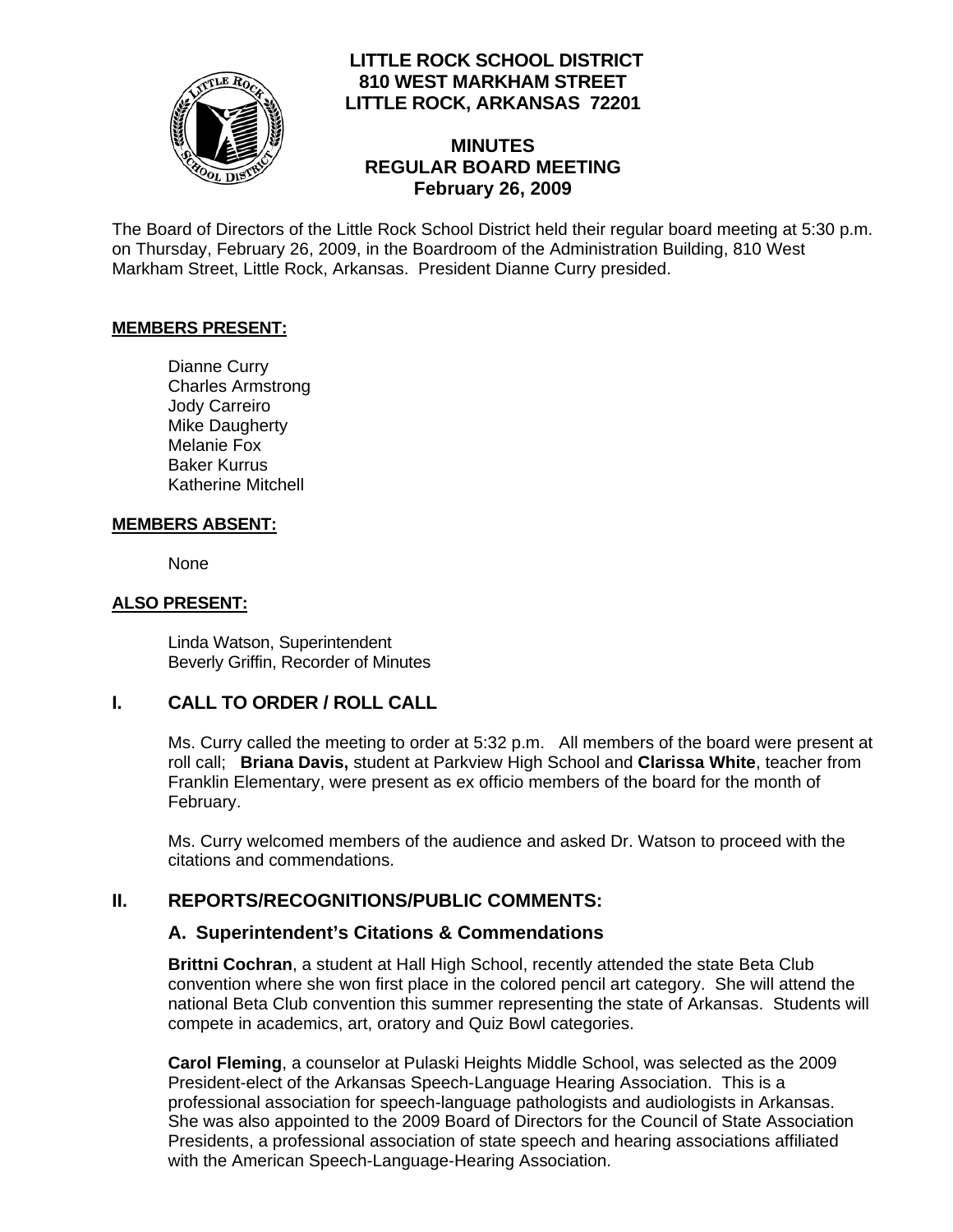Student ex officio **Briana Davis** was invited to address the board about the upcoming meeting of the Arkansas Association of Student Councils. The state meeting will convene on Friday, April 3, at Parkview Magnet High School. Briana serves as the state president.

**Briana Davis**, student ex officio, and teacher representative, **Clarissa White** from Franklin Elementary, received certificates of appreciation from the Board and Superintendent.

## **B. Partners in Education**

Debbie Milam invited audience members to stop by the ViPS table in the lobby to receive information on the annual ViPS *Evening for the Stars*. This event recognizes individuals who provide volunteer service in LRSD schools, and nomination forms were available for submission of names for recognition.

Two new partnerships were presented for the board's review and approval:

- − **W.D. "Bill" Hamilton Learning Academy**, represented by *Debbie Boyd* and *Sharon Jones*, partnering with the **Central Arkansas Development Council,** represented by *Charlotte Edwards*  and *Linda Spall*
- − **Stephens Elementary School**, represented by *Sharon Brooks, Margaret Williams,* and *Diane Oldfield* and **First Baptist Church - Highland Park**, represented by *Pastor W. W. Walker, Lillie McMullen*, and *Stephanie Webb*

Ms. Fox made a motion to accept the partnerships, Dr. Daugherty seconded the motion and it **carried unanimously**.

## **C. Remarks from Citizens**

Marsha and Nasirah Younger addressed the board concerning issues related to Ms. Younger's efforts to resolve problems with her daughter at Mann. She stated that she had met with school staff many times, and she believed that her concerns were being pushed aside and not addressed at the school level. Ms. Younger's daughter receives 504 services, but she doesn't feel that the school is appropriately following the 504 plan.

Nasirah Younger stated that she doesn't have help from her teachers and that other students at the school "bother and harass" her. She reported altercations with two female students at school and she indicated that the school staff is doing nothing to prevent these occurrences. Nasirah stated that her assignments were not being modified as required by her 504 plan and that one teacher writes "modified" at the top of her assignments, violating her privacy. She stated that the principal had called her in for a meeting to question her without her mother present. She stated that she was very uncomfortable with this meeting.

Rose Collier, mother of a  $7<sup>th</sup>$  grade special needs student at Mann, addressed issues and circumstances surrounding her child's classes and stated that she was here as an advocate for her child and others at Mann. She stated that she had tried to work with the staff but that they "don't have the best interest of the children at heart." She stated that teachers call her, and she attends conferences at the school, but that they had discussed "many disturbing situations" that don't find resolution. Her child had been diagnosed as ADD, ADHD with bipolar disorder. She has received assistance from Children & Family Services and treatment at Pinnacle Point, but she continues to receive disciplinary notices from math and English teachers who do not take her child's specific IEP into consideration.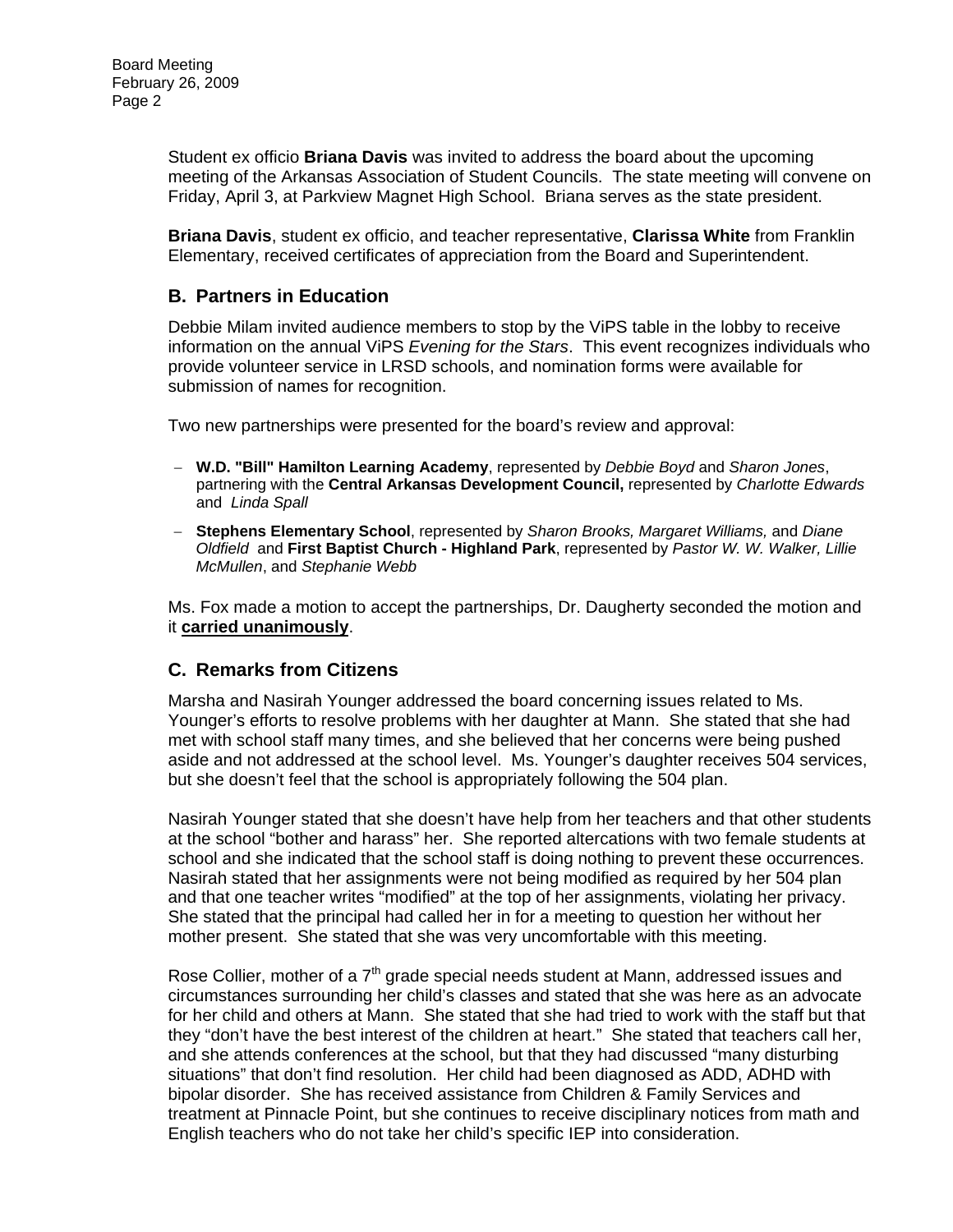# **D. Little Rock PTA Council**

No report.

# **E. Little Rock Classroom Teachers Association**

Peggy Nabors addressed the board briefly, stating that she was serving in Grainger Ledbetter's position at the LR CTA office until a replacement is named. She reported that Cathy Kohler was out of town.

# **IV. REPORTS AND COMMUNICATIONS**

# **A. Remarks from Board Members**

Dr. Mitchell had earlier in the meeting addressed the parents who spoke regarding concerns at Mann Magnet Middle School. She noted that the board was not able to respond or reply directly to their comments during the meeting, but she assured them that their concerns would be addressed by the administration. Ms. Fox echoed the remarks made by Dr. Mitchell and promised that the administration would be reviewing the allegations and would respond to the parents.

Mr. Carreiro agreed with the comments from Ms. Fox and Dr. Mitchell and stated that everything we do in the LRSD every day affects 26,000 students. He thanked the parents who were in attendance, saying "they are passionate about their children."

Mr. Armstrong agreed with Mr. Carreiro's remarks and stated that it is good to hear from the parents and he expressed hope that others would come forward and express their concerns.

Mr. Kurrus encouraged listeners to visit our schools, saying that he enjoys meeting our students, our parents, and teachers. He stated that the students "are so bright, so energetic, and eager to learn . . . I marvel at their innate ability to participate in their education." He stated that the LRSD has a quality product, and that visitors will be positively impressed with our teachers, students, and administrators if they will just take the time to look for themselves.

Dr. Daugherty spoke to the concerns addressed by the parents, stating that coming here usually means that they have exhausted every other avenue. He noted that the same types of concerns heard here are heard in community forums and that they only come to a board meeting because they know board members will hear their concerns and care about what happens to their children.

Dr. Daugherty also noted the passing of Bishop L. T. Walker this week. Bishop Walker had served on the city's safety commission and was a role model for the community. He cared about people, and he served with a positive attitude.

Ms. Curry thanked the parents and the student who came forth tonight with their concerns.

## **B. Legal Update**

No update provided.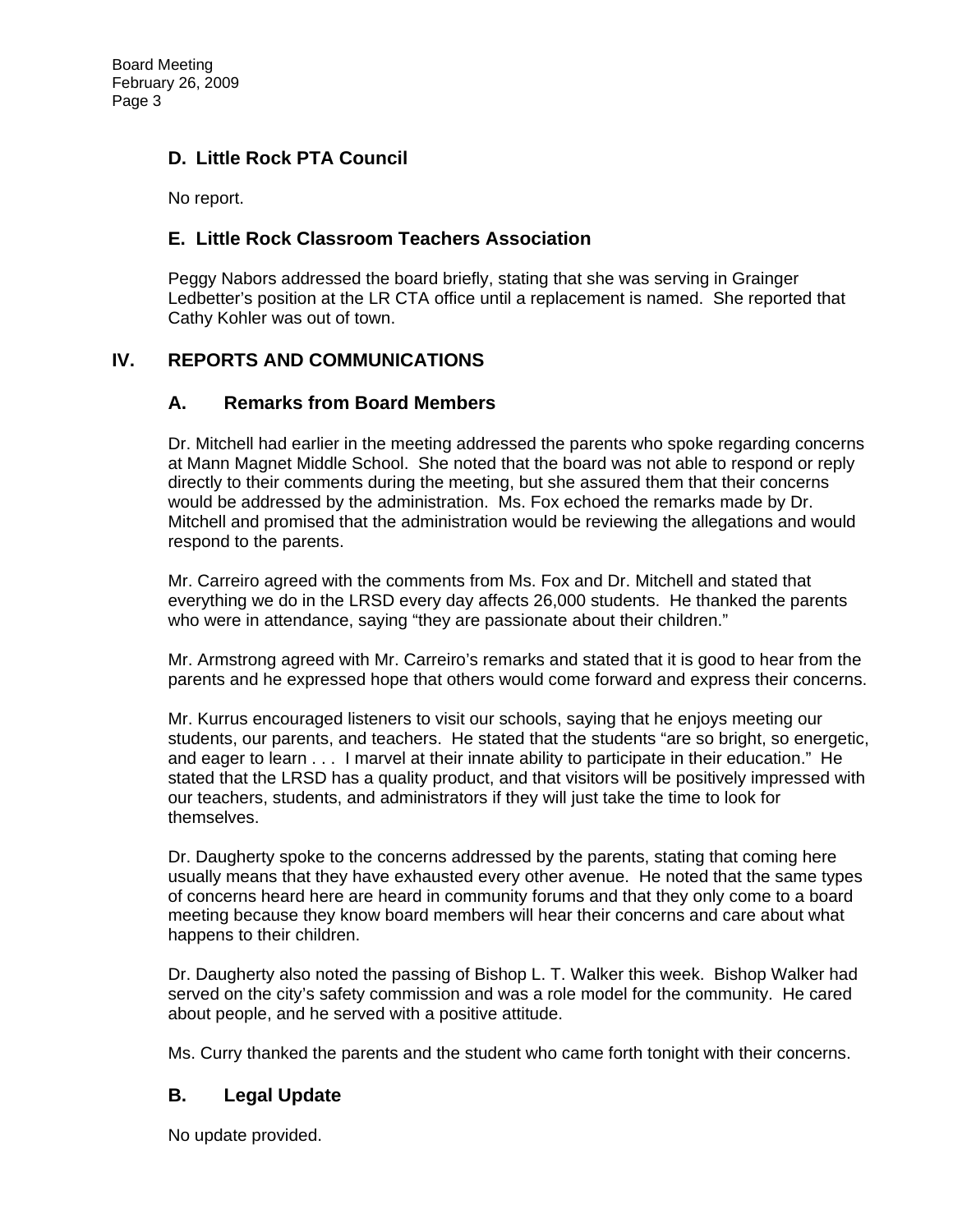# **C. Districtwide ACSIP Plan**

A brief overview of the districtwide ACSIP plan was provided. Board members requested additional financial information and an overview of the Title I budget which was to be provided at a later date.

Mr. Adams reported that the PowerPoint presentation was a compilation of reports provided by many individuals who work on individual school improvement plans. The overall district plan focuses on core academics, literacy and math. It was noted that the district is designated as "in need of improvement" and the teams work together to make recommendations that are implemented in order to progress out of the "in need of improvement" state designated status. He noted that twenty-six (26) schools failed to make adequate yearly progress. To meet the goals and achieve AYP, schools will work to close the achievement gap that exists among students.

Ms. Curry asked for a report that would identify the number of students within each category and a comparison between the LRSD and the state average.

Lionel Ward reviewed additional data and listed various strategies used to address closing the achievement gap. He listed several components including Target Teach, America's Choice, Scholastic Audit, Read 180, comprehensive literacy, staff development, extended day for remediation and Parent Involvement activities to improve the home-school connection.

Dennis Glasgow reported that the LRSD is in year two of districtwide school improvement. He explained how this designation is given within the organizational levels, i.e., K-5, 6-8 or 9- 12, where all subgroups don't meet AYP. He reported that all K-5 elementary schools met state standards. At the secondary level, students with disabilities failed to meet the state standard and this one subgroup kept the district from meeting standards. In order to address this deficiency, the district is planning to accelerate remediation, redeploy the academic coaches, and train the special education staff in how to better use the portfolio assessments.

## **D. Budget Update**

Anne Elfrink reported that the district had received notice of additional property tax funds and additional funding from the state for desegregation funding. These increases put projections up by a little more than \$1 million over the figures used to build the budget. As a result, discretionary funding has been released to the schools and it is expected that summer school funding will be available according to the plans that are being developed by school services.

Ms. Elfrink also reported that additional controls are being placed to ensure that schools and departments don't overspend their budgets, and financial services staff is monitoring overall spending weekly to make sure no one is spending funds that they don't have available. The financial services department is also working on additional account coding projects, systems and processes to make certain that accurate reporting is accomplished.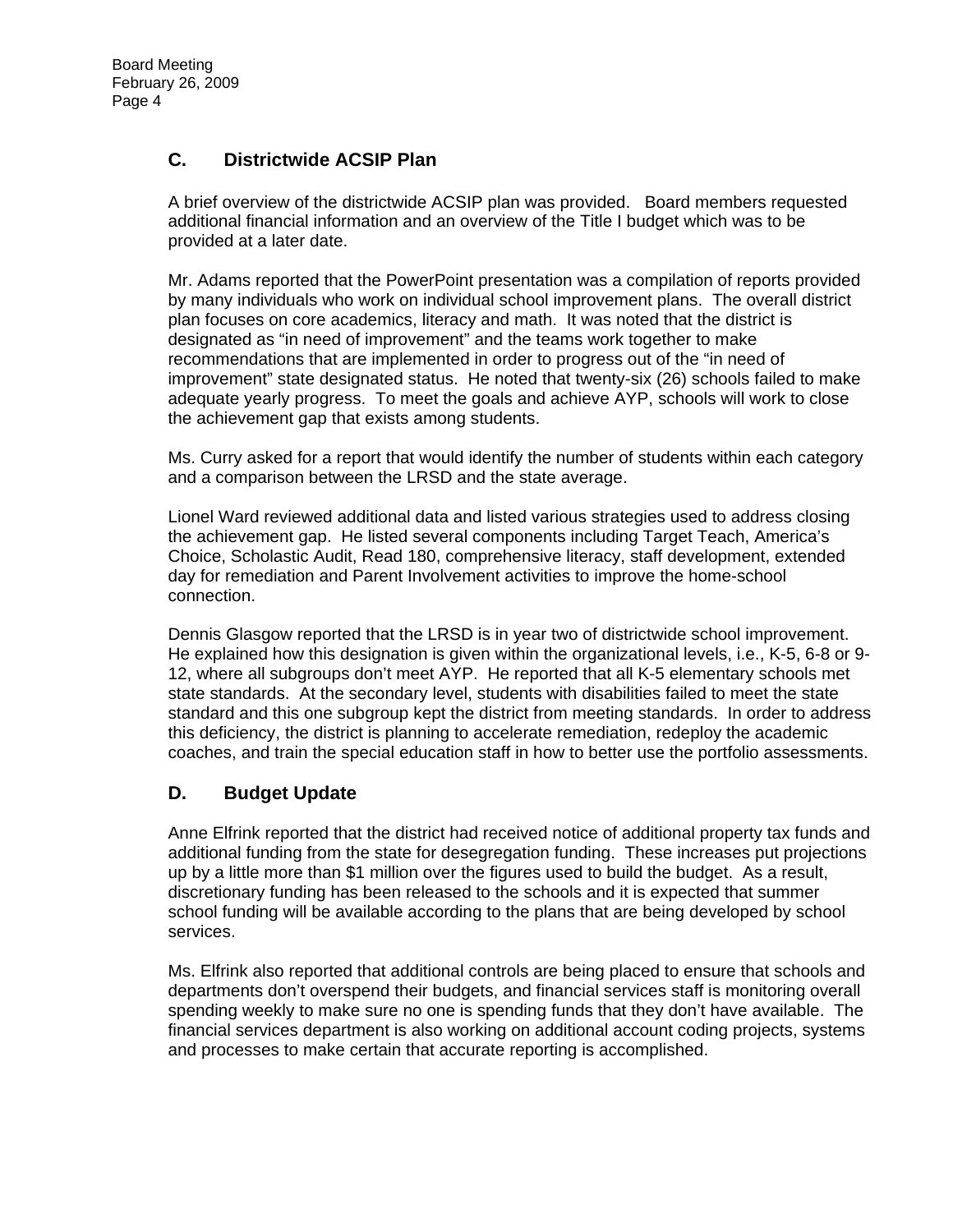## **E. Internal Auditors Report**

Mr. Becker's report was provided in the agenda. No additional information was requested.

# **V. APPROVAL OF ROUTINE MATTERS**

## **A. Donations of Property**

The Board was asked to approve acceptance of recent donations to the District. Briana Davis, student ex-officio representative, read the listed donations. Mr. Armstrong made a motion to accept the donations as listed; Ms. Fox seconded the motion, and it **carried unanimously.** Donations are listed in the following chart:

| <b>SCHOOL/DEPARTMENT</b>         | ITEM                                                                                   | <b>DONOR</b>                                    |
|----------------------------------|----------------------------------------------------------------------------------------|-------------------------------------------------|
| Fair Park Early Childhood Center | \$1,000 cash for purchasing literacy<br>materials                                      | Wal-mart / Bowman Road                          |
| J. A. Fair High School           | \$50.00 for the baseball team<br>\$250.00 for the baseball team                        | Charles & Fran Wasson<br>Arkansas Family Dental |
|                                  | \$500.00 for the Counseling<br>Department                                              | Allstate Insurance Company                      |
| <b>Otter Creek Elementary</b>    | Twelve bicycles valued at \$600.00                                                     | Pulaski County Sheriff's Department             |
| Wilson Elementary School         | Two six-foot benches valued at<br>\$600.00                                             | <b>Wilson Elementary PTA</b>                    |
|                                  | \$500.00 cash for purchasing holiday<br>items for students                             | St. Andrews Church                              |
| Woodruff Elementary School       | \$200.00 cash to purchase incentives<br>and materials for faculty and staff<br>members | Dayspring Behavioral Health<br>Services of AR   |

#### **DONATIONS**

## **B. Minutes**

Minutes from the regular board meeting of January 22, 2009, were presented for the board's review and approval. Dr. Mitchell moved to approve the minutes as submitted; Mr. Armstrong seconded the motion and it **carried unanimously**.

# **VI. BOARD POLICY & REGULATIONS REVIEW**

## **A. First Reading: Revised Board Policy DC - Taxing and Borrowing**

The existing Board Policy *DC Taxing and Borrowing* did not include procedures that demonstrate post-issuance tax compliance. It was recommended that procedures be implemented covering all aspects of post-issuance compliance related to the administration of bond proceeds.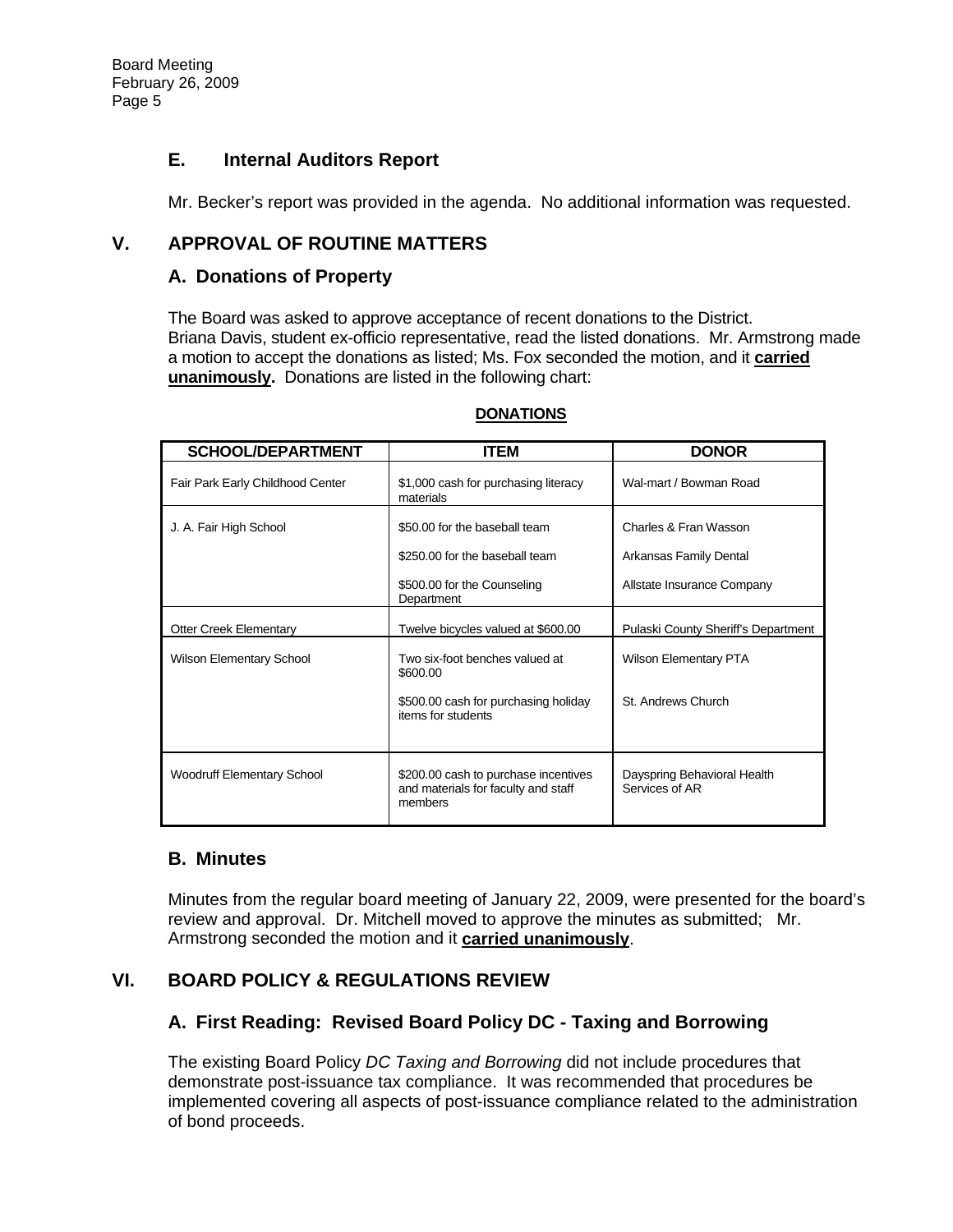The proposed revision of Board Policy *DC Taxing and Borrowing* includes the development and maintenance of a procedural manual that addresses compliance issues related to the administration of bond proceeds. The Post-Issuance Compliance Procedural Manual was submitted to the Board under separate cover.

Dr. Mitchell moved to approve policy DC on first reading; Mr. Carreiro seconded the motion and it **carried unanimously**.

# **B. Second Reading: Revision of IKE – Promotion and Retention of Students**

The board was asked to approve policy *IKE Promotion and Retention of Students* on second reading. First reading approval was granted at the January board meeting. The revision includes language from Arkansas Act 2243 of 2005 which specifies that students who are not proficient on the state Benchmark exam in either math, literacy or science must participate in his/her academic improvement plan (AIP) in order to be promoted from one grade to the next. This policy revision is necessary to ensure alignment with state law.

Ms. Fox moved to approve the policy on second reading; Mr. Armstrong seconded the motion and it **carried unanimously**.

### **VII. ADMINISTRATION**

## **A. Naming the West Little Rock School**

The Little Rock School District Board of Directors approved building a new elementary school in the West Little Rock area. Construction has started and the administration requested authority to begin the process of selecting an official name for the school. In an effort to involve the community, an application was advertised in the paper and on the district website to solicit recommendations for names. Fifty four recommendations were received.

A Committee consisting of parents, teachers, and community representatives was selected to oversee a fair process for the selection of a name. The administration shared a copy of district policy FF, which regulates the process for naming or renaming buildings. A rubric was developed to guide the reading of the submissions. The board was asked to approve the process including the appointment of committee members. Dr. Mitchell moved approval; Mr. Armstrong seconded the motion and it **carried 6-0-1** with Mr. Kurrus abstaining.

## **B. Strategic Planning: 2009-2010**

The District began the Strategic Planning process in 1996 and has continued to update the plan since that time. The board heard a report in December 2008, which provided additional information for consideration of updating the district's plan at this time. The proposed timeline would run from March 2009 through the 2010 school year.

Tiffany Hoffman provided an overview by PowerPoint presentation. The anticipated cost would be between \$35,000 - \$38,000, including consulting fees and costs associated with required committee meetings. The process would take approximately nine months.

Mr. Carreiro asked for an expedited process for planning at the middle school level, where he stated that the needs were immediate and required strong attention.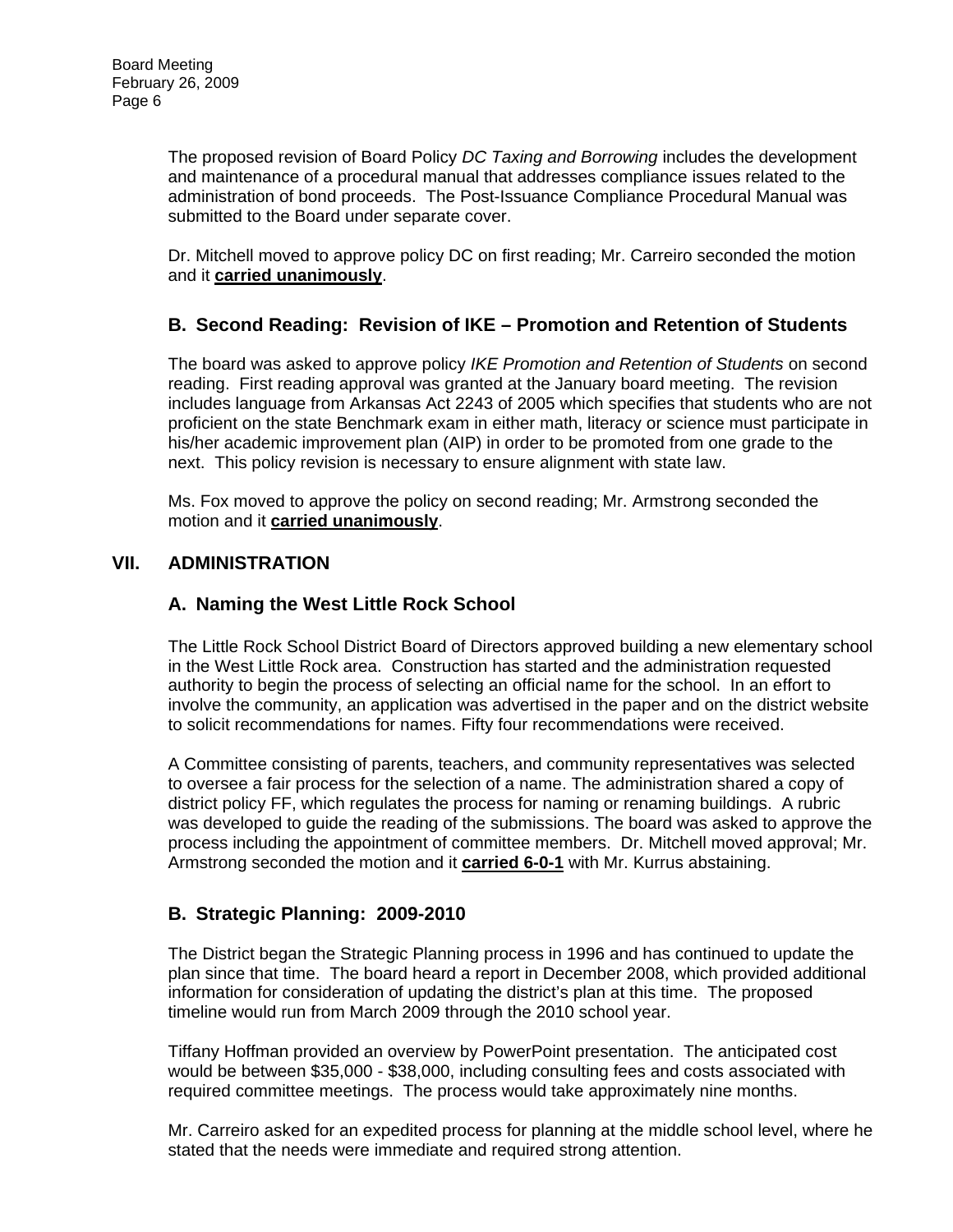#### **SUSPENSION OF THE RULES:**

Mr. Kurrus made a motion to suspend the rules to move the Strategic Plan from the report agenda to the action agenda. Dr. Daugherty seconded the motion to suspend the rules, and it **carried unanimously**.

Mr. Armstrong made a motion to move forward with the strategic planning process as outlined by the administration. Dr. Daugherty seconded the motion and it **carried unanimously**.

# **C. PRE Quarterly Report**

Dr. Karen DeJarnette and the PRE department staff provides Quarterly Reports which include program evaluations and informal assessments conducted by LRSD staff and external researchers. The February 2009 report enclosed with this agenda item reflected research related to 1) Pre-Kindergarten and 2) Pre-Algebra and Algebra I.

Mr. Armstrong made a motion to accept this and the NCLB Accountability report which follows. Dr. Daugherty seconded the motion and it **carried unanimously**.

# **D. NCLB Accountability Report**

Dr. DeJarnette provided an overview of the accountability report which was provided as part of the board's agenda. She explained that the intent of Act 35 is to promote student learning at all levels so that all students have an opportunity to demonstrate increased learning and meet expected academic standards.

It was also noted that the 2008 School Report Cards would be released to parents this month and would include the individual school's "School Improvement Designation" and "Annual School Gains Rating." Dr. DeJarnette reminded the audience that the School Improvement Designations have been assigned to schools for the past 6 years but Gains ratings are new and may require additional explanation for parents. The School Improvement Designations are related to the percentage of students in each NCLB subgroup who score proficient or advanced on benchmark or end-of-course exams annually; the Annual School Gains Ratings relate to growth in individual student achievement from one year to the next. The motion to accept this report was included with the previous board action.

*The board took a brief recess and returned at 8:30 p.m.* 

## **VIII. EDUCATIONAL SERVICES**

## **A. Federal grant submission: Carol White Physical Education Program**

The administration recommended approval to submit an application to the United States Department of Education (USDOE) for the Carol White Physical Education grant competition which is due on March 6, 2009. The proposal focuses on providing physical education at all elementary schools. In March 2008, the Board approved and the district submitted a discretionary grant application under this competition, but our application was not funded. In the 2008 competition, 663 applications were submitted and 96 were funded.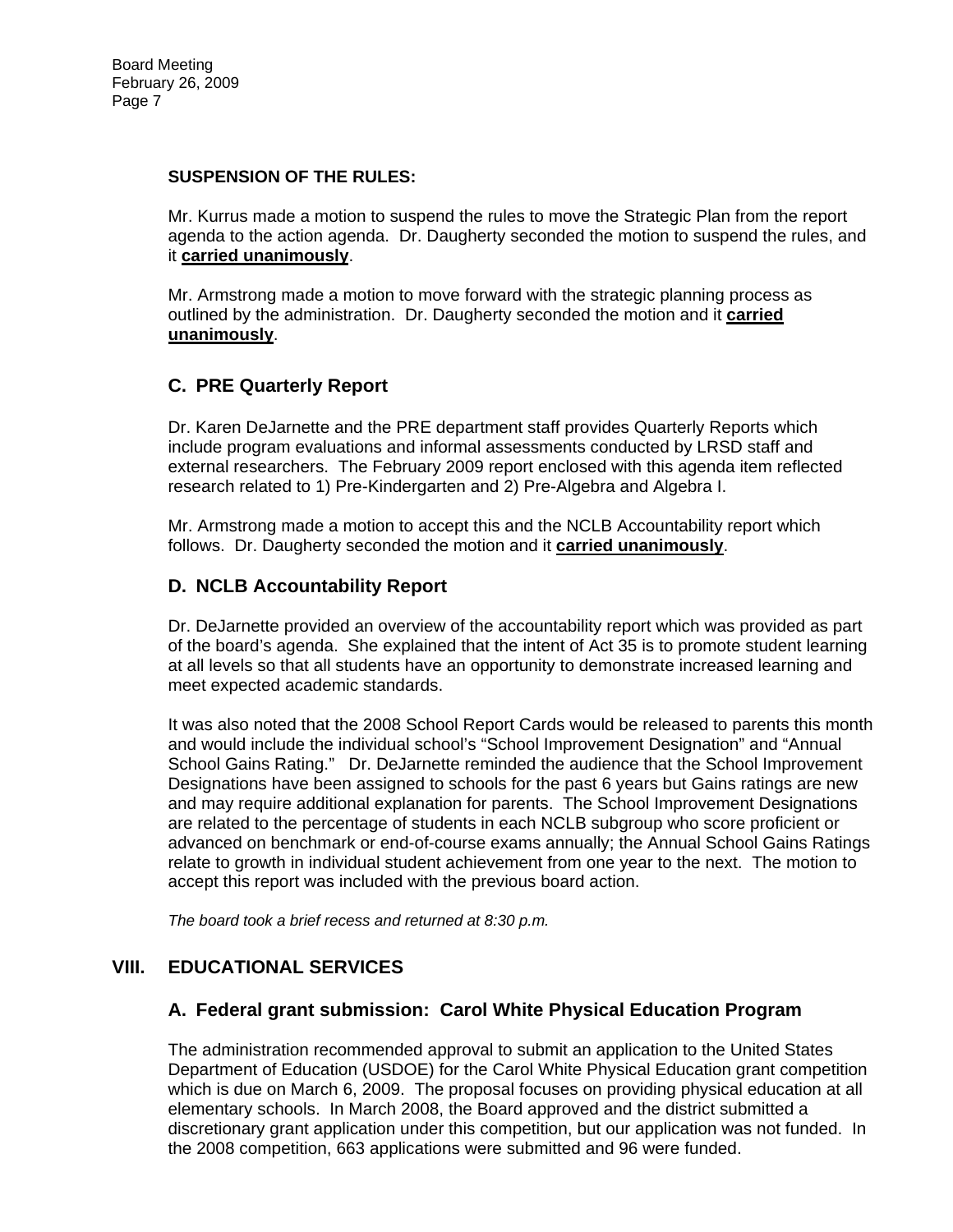The proposal, Comprehensive Approach to Physical Education (CAPE), would prepare teachers to assist students in meeting the State standards. The overall CAPE project design is comprehensive and would enhance and support the district's physical education program through:

- enhancing the district-wide elementary physical education curriculum;
- implementing extensive and ongoing professional development;
- purchasing physical education equipment and supplies to implement the curriculum and enable students to actively participate in the physical education activities; and
- incorporating instruction in healthy eating habits and good nutrition into the physical education classes.

If funded, the grant would provide funding over a three-year period in the amount of \$450,000

Dr. Mitchell moved to approve submission of the application; Mr. Carreiro seconded the motion and it **carried 5-0**. *(Mr. Armstrong and Dr. Daugherty were absent at the time of the vote.)* 

### **B. Federal grant submission: Improving Literacy Through School Libraries Grant**

The administration requested approval to submit an *Improving Literacy Through School Libraries* grant application to the United States Department of Education to improve student reading achievement by improving school library services and resources. The proposal is due on March 6, 2009. The district applied for and received this grant in 2007 for Central, Dunbar, King, Franklin, Rockefeller, Stephens, and Washington. The improvements to these school libraries were substantial and made a significant difference in improving the library collection at each site.

The current application will include six schools: four elementary schools including Geyer Springs, Meadowcliff, Mabelvale and Wilson; one middle school, Cloverdale; and one high school, McClellan and would provide \$300,000.

The proposal focuses on four key areas:

- updating the library collections,
- acquiring advanced technology for school library media centers,
- providing professional development for library media specialists, and
- increasing access to school library media centers. One year grant \$300,000

Dr. Mitchell made a motion to approve the grant submission; Mr. Carreiro seconded the motion and it **carried unanimously**.

#### **IX. SCHOOL SERVICES**

#### **A. Recommended Addendum to the LRSD Student Handbook**

The Arkansas Department of Education State Standards Monitoring Team suggested changes to the LRSD 2008-09 Student Handbook. This addendum will be sent to all parents for signature. Dr. Mitchell made a motion to approve the addendum; Dr. Daugherty seconded the motion and it **carried unanimously**.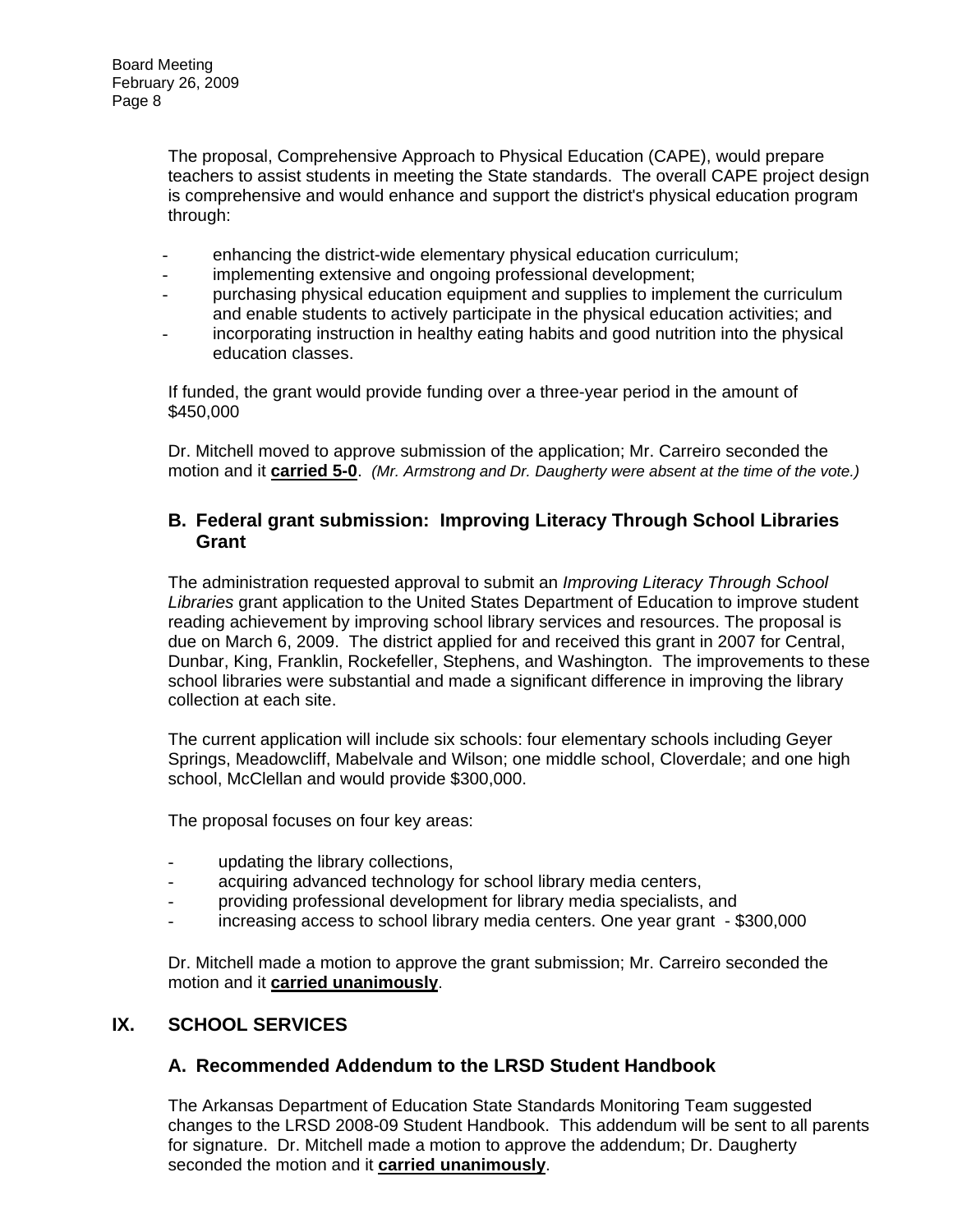## **X. HUMAN RESOURCES**

## **A. Personnel Changes**

Routine personnel matters were printed in the board's agenda Mr. Armstrong moved to approve the recommendations. Dr. Mitchell seconded the motion and it **carried unanimously**.

## **B. School Calendar, 2009-2010**

The proposed 2009-2010 school year student attendance calendar was provided in the agenda and approval was requested. Mr. Armstrong moved to approve the calendar; Dr. Daugherty seconded the motion and it **carried unanimously**.

# **XI. FINANCE & SUPPORT SERVICES**

## **A. January 2009 Financial Statements**

The monthly financial statements were attached to the board's agenda. No additional information was requested.

## **B. Second Lien Bonds**

The administration requested authorization to issue second lien bonds. These bonds would be repaid with surplus debt service millage revenue. In order to proceed, the District is required to file an application with the State Board of Education. A resolution for approval was attached to the board's agenda.

Ms. Elfrink responded to questions from the board and explained that the proposed second lien bond issue would produce an estimated \$21 million for funding capital projects which have been identified as priority needs of the District and would be used to complete the construction of the west Little Rock school. Debt service payments would be approximately \$1,700,000 annually. The increase in 2008 assessed property value over 2007 should yield sufficient additional debt service millage to fund the bonds. If issued in August 2009 or later, the first payment would be due in fiscal year 2011.

Ms. Fox made a motion to approve the resolution supporting issuance of second lien bonds; Mr. Armstrong seconded the motion. Dr. Daugherty left the room, citing a conflict of interest. The motion **carried 6-0**.

## **C. Post-Issuance Compliance Procedural Manual**

As reported earlier in the meeting, the chief financial officer and district auditors recommended implementation of a Post-Issuance Compliance Procedural Manual which sets forth requirements for post-issuance compliance for federal income tax purposes and assigns responsibilities to ensure compliance with those requirements. Compliance with this manual will assist in protecting the district from adverse determinations in IRS audits.

The IRS has increased its efforts to examine the post-issuance compliance of issues of taxexempt obligations (bonds). The District will comply with tax law requirements by utilizing the Manual to develop and implement procedures and systems to monitor and maintain tax law compliance. Board Policy DC was presented for first reading approval and upon second reading will regulate these efforts. No action was taken.